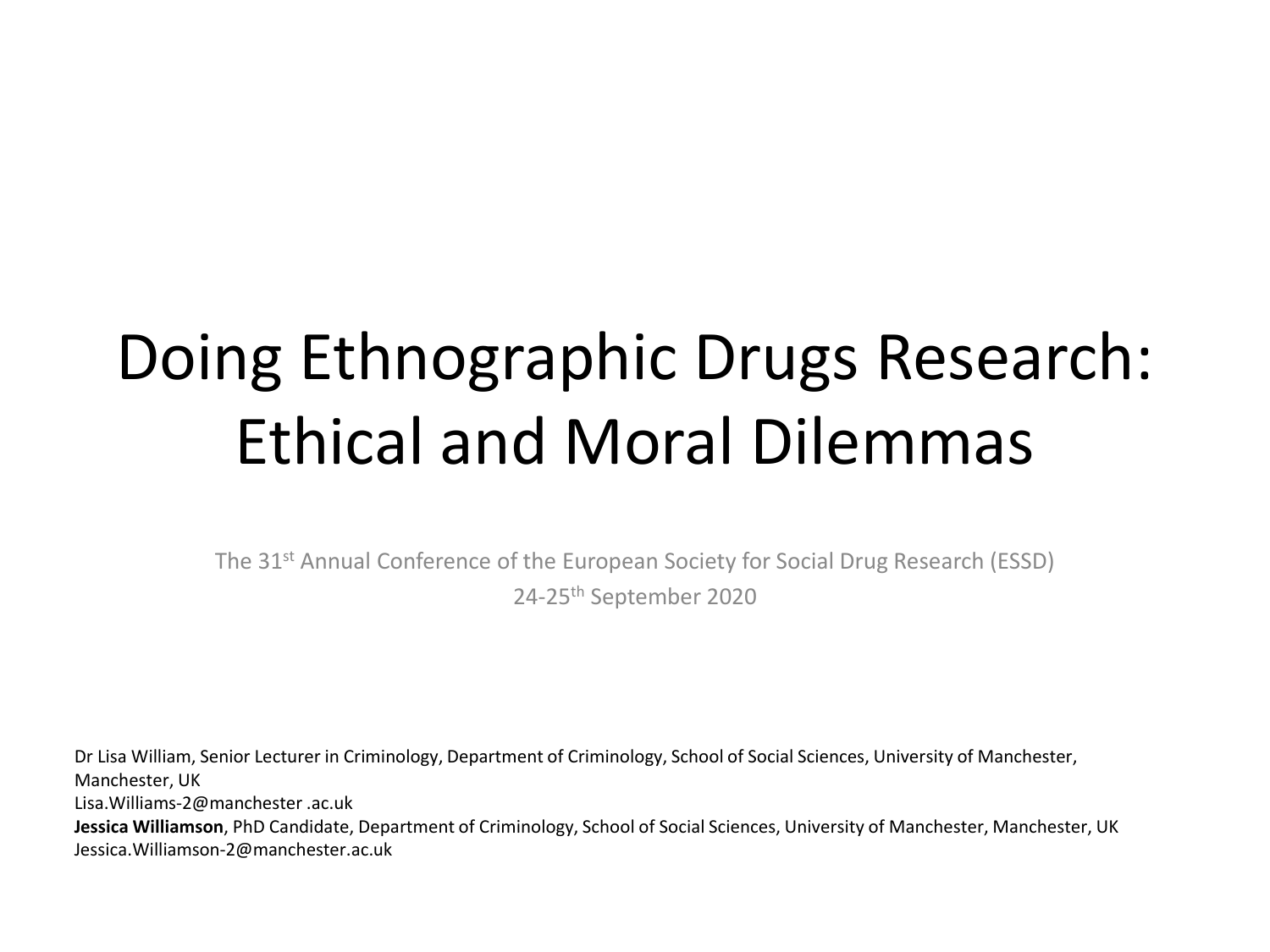# An Ethnographic Study of the Private Policing of UK Music Festivals

• To contribute to existing knowledge regarding contemporary drug and crime issues

• To increase knowledge and improve standards<br>of private policing in recreational spaces



• To reduce harm and increase safety amongst<br>3 staff and customers at UK music festivals

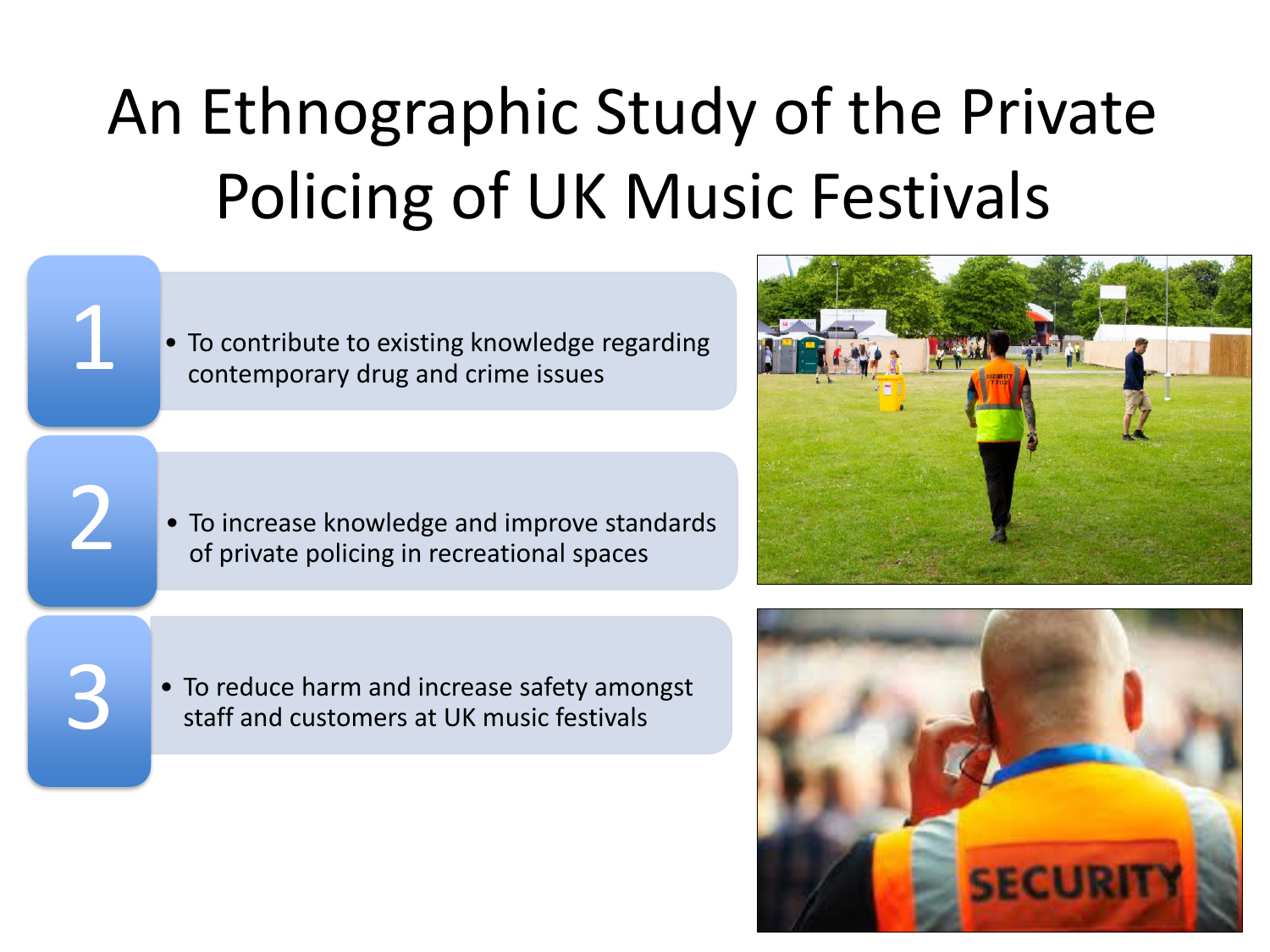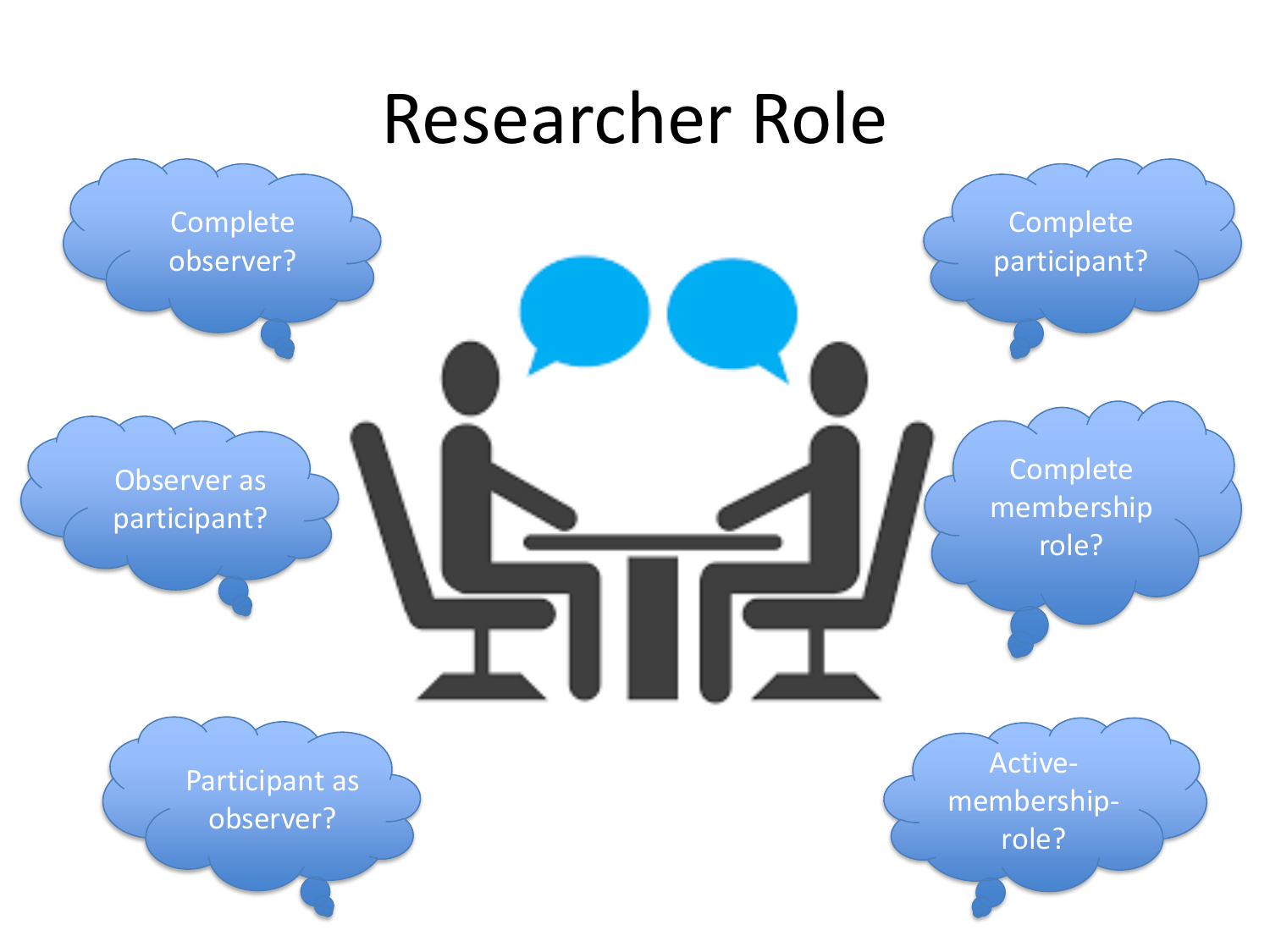# Covert observation?

#### Benefits:

- Naturalistic inquiry
- **Minimal intrusion**
- **Prevents researcher noise**
- ◆ Eliminates the risk of altering behaviour and collecting invalid data
- ◆ Collects accurate data
- Exposes social harms

### Costs :

- Disregards the individual rights to informed consent
- **Invasion of privacy**
- Could lead to harm to the participant and the researcher

Are covert methods ethical? Could covet methodology cause harm to the participant, researcher and the research field?

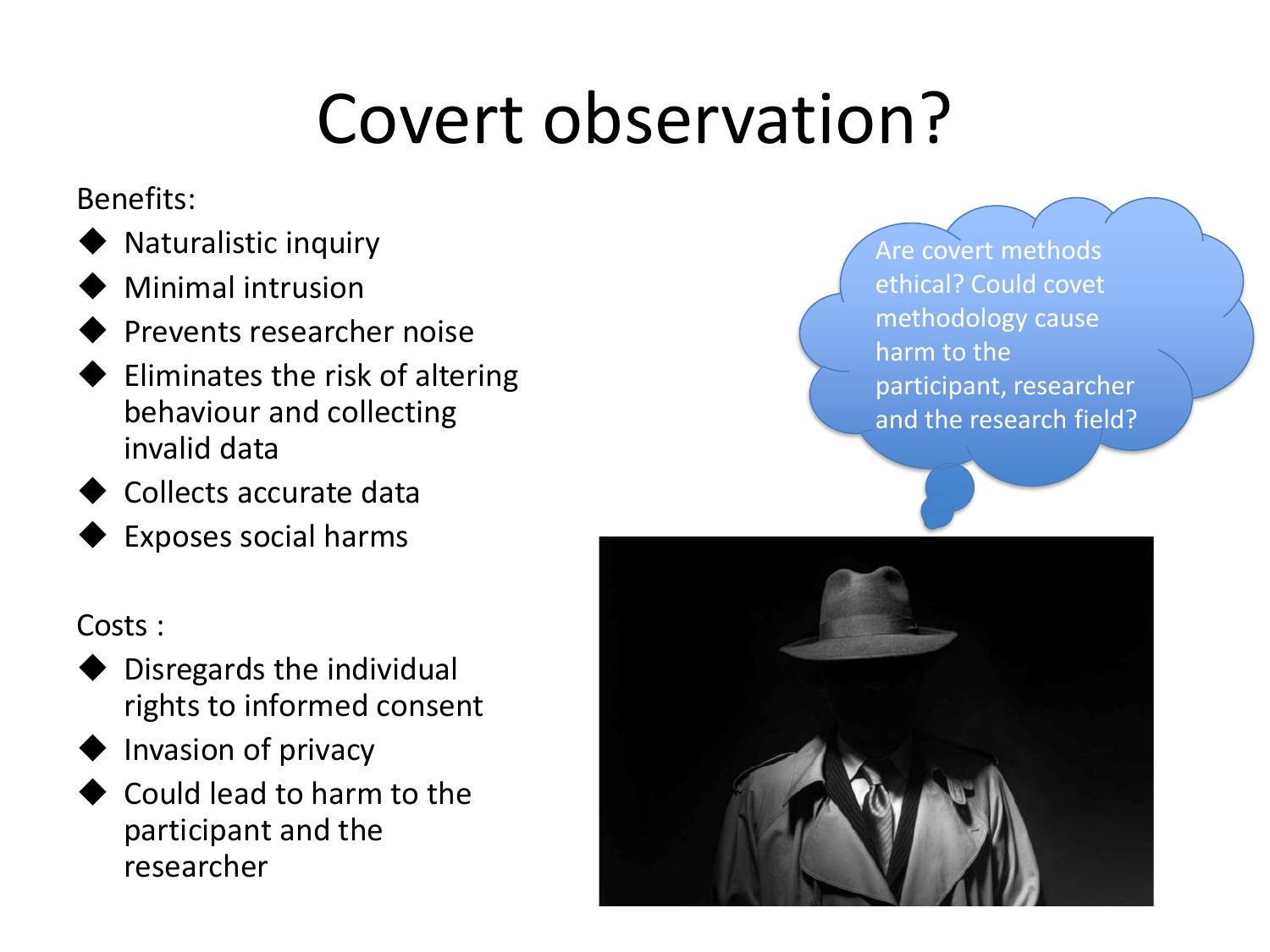# Semi-Covert?

#### Benefits:

- ◆ Preserves the benefits of covert methods
- ◆ Eases ethical issues of consent and privacy as consent has been granted by the organisation

#### Costs:

- ◆ Invasion of privacy
- **Dishonest** representation of the researchers identity and interests
- ◆ Use of deception through befriending participants
- **Betrayal of trust**



### Direct Workers

Despite informed consent from an organisation, could the employees under observation experience harm ?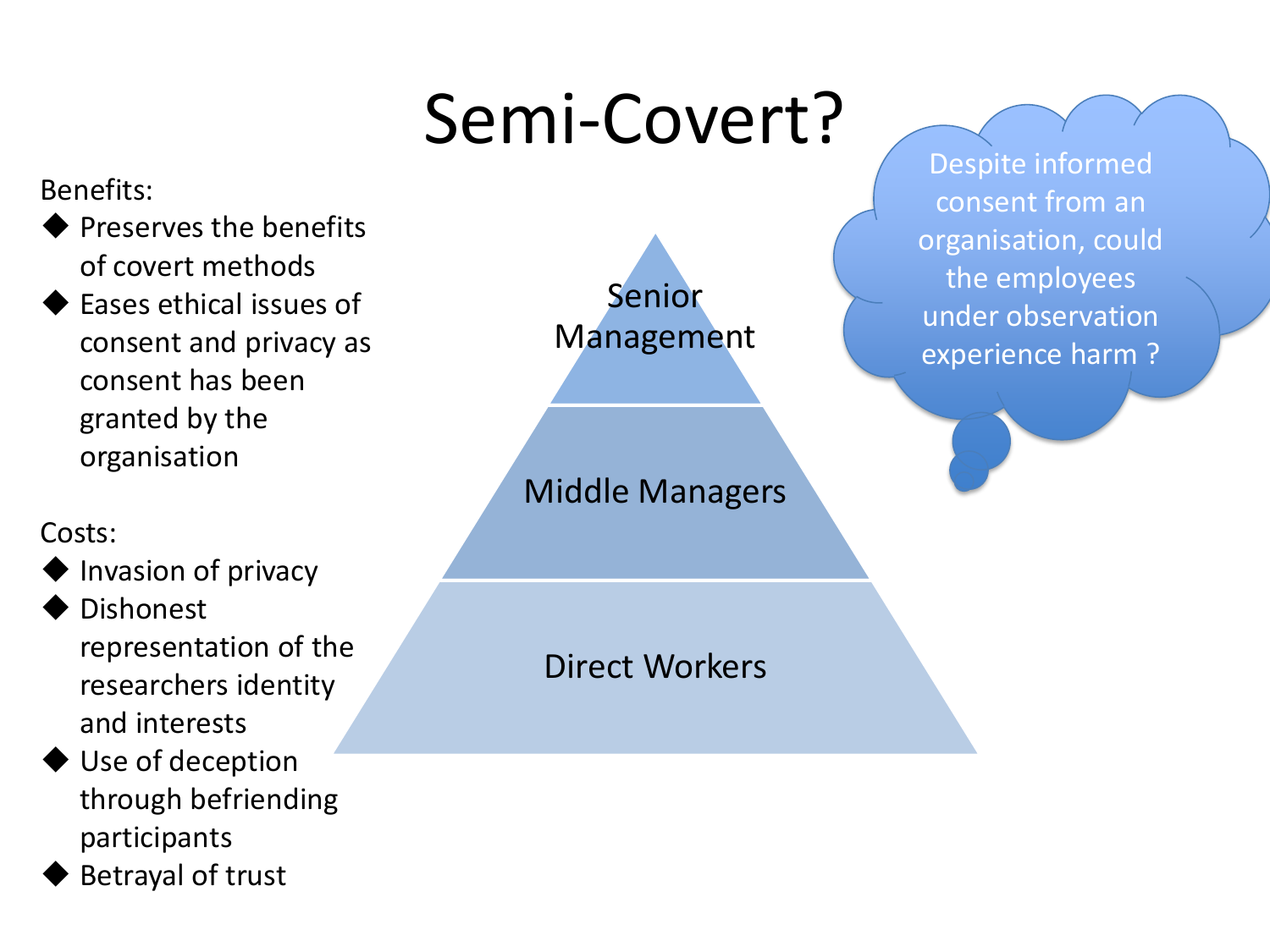### Overt Observations?

Is it possible to gain voluntary informed consent form all potential participants prior to entering the field?

Can you gain voluntary informed consent from all participants in the field?



Could an 'opt out' approach work?

How can harm be mitigated when using an opt out approach?